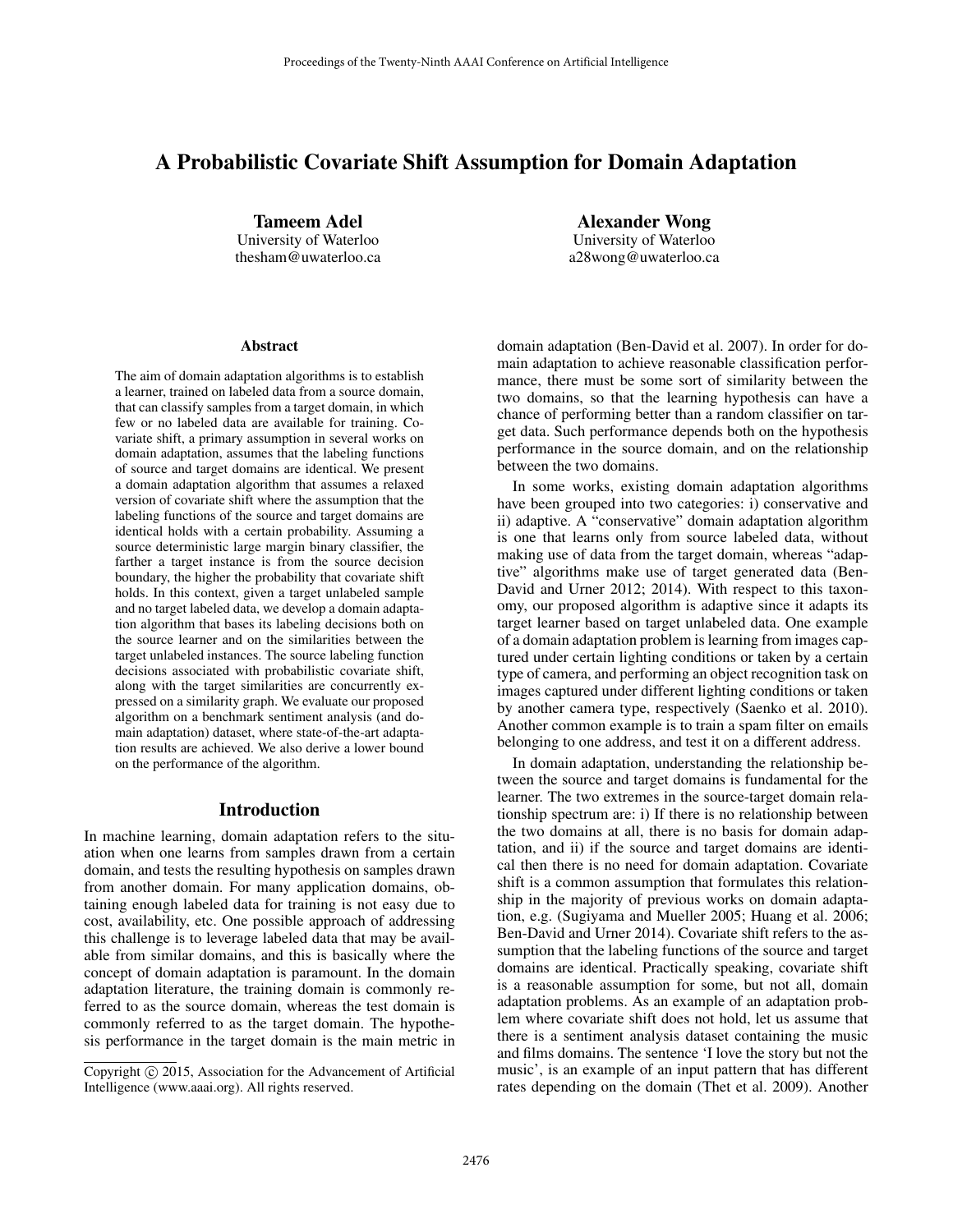example where covariate shift does not hold is in remote sensing applications where an object is moving and the image used for training (source) shows an object that slightly moved before acquiring another image (target).

A majority of domain adaptation algorithms rely on covariate shift, while the rest mostly seek a common feature representation where covariate shift holds, or have access to target labeled data. In this paper, we introduce a domain adaptation algorithm that takes a different strategy based on a relaxed or probabilistic version of covariate shift. Assuming a binary classifier, for each point in the learning space, probabilistic covariate shift generically states that source and target labels are identical with a probability proportionate to: i) the distance from the source decision boundary in the case of a source large margin learner, or to ii) the source labeling degree of certainty in the case of a source probabilistic classifier. The work presented here focuses on the case of a source large margin learner.

The proposed domain adaptation algorithm learns from similarities between target unlabeled instances, as well as the corresponding source labels associated with probabilistic covariate shift. In order to label the target sample, we establish a similarity graph whose edge weights are founded on the combination of similarities between target instances and probabilities that their respective source labels hold in the target (according to probabilistic covariate shift). We assume a source deterministic binary classifier, and prior knowledge that the source hypothesis class is that of large margin classifiers. The learner makes use of a source labeled sample as well as a target unlabeled sample in the labeling task.

Our contributions are as follows: First, we introduce a domain adaptation algorithm that neither requires labeled data from the target domain nor relies on the standard covariate shift assumption. Second, the proposed algorithm achieves state-of-the-art adaptation results on the Amazon reviews sentiment analysis dataset. Third, under the assumption of a weight ratio between the source and target marginal distributions,  $\phi$ -Lipschitz property with respect to the target distribution, and probabilistic covariate shift, we derive a theoretical lower bound on the performance of the algorithm.

#### Related Work

As per the training samples available to the learner, the framework followed in this paper was formalized by Ben-David et al. (Ben-David et al. 2007). It assumes that source data and a target unlabeled sample (no target labeled data) are available to the learner. It further notes that feature representation of an adaptation problem is sound if it achieves low source domain error and minimizes the distance between the source and target marginal distributions. In this framework, a few additive measures of distance between source and target marginals were introduced via the available training samples, e.g.  $d_A$  (Kifer, Ben-David, and Gehrke 2004) and discrepancy distance (Mansour, Mohri, and Rostamizadeh 2009). Various other studies were proposed in the same framework (Blitzer, Dredze, and Pereira 2007; Glorot, Bordes, and Bengio 2011; Chen, Xu, and Weinberger 2012). Other domain adaptation learners have access to target labeled samples as well, e.g. (Chen, Wein-

berger, and Blitzer 2011; Blitzer et al. 2008). The former iteratively learned a target predictor along with an associated subset of source and target features via an optimization problem. Under covariate shift, the latter minimized a convex combination of source and target empirical risk to derive a uniform convergence bound (Blitzer et al. 2008; Ben-David et al. 2010). On the other hand, Ben-David and Urner (Ben-David and Urner 2014) presented a conservative adaptation learner, which learns from source samples only.

One major difference between the framework of (Ben-David et al. 2007) and the work presented in this paper is the standard vs. probabilistic covariate shift assumption. Most domain adaptation algorithms were founded on the covariate shift assumption, e.g. (Bickel, Bruckner, and Scheffer 2007; Huang et al. 2006; Kifer, Ben-David, and Gehrke 2004; Mansour, Mohri, and Rostamizadeh 2009). Bickel, Bruckner, and Scheffer (Bickel, Bruckner, and Scheffer 2007) mapped covariate shift based learning onto an integrated optimization problem and established a kernel logistic regression classifier for solving it. To handle the source and target marginal distributional difference, Huang et al. (Huang et al. 2006) proposed a nonparametric method to produce resampling weights without distribution estimation. In addition, some domain adaptation paradigms, under the covariate shift setup, corrected sample selection bias by importance weighting (Cortes et al. 2008; Cortes, Mansour, and Mohri 2010; Sugiyama, Krauledat, and Mueller 2007).

Examples of domain adaptation algorithms not assuming covariate shift include (Bergamo and Torresani 2010) and (Schweikert et al. 2009) where target labeled data constitute part of the training data. Other algorithms targeted a problem where labeling functions of multiple sources are not identical due to noise (Crammer, Kearns, and Wortman 2006; 2008). However, their problem is different from adaptation since all training marginal distributions are identical.

A few domain adaptation algorithms can be adjusted and used in transfer learning. Transfer learning refers to applying the learning knowledge obtained from a source task(s) to develop a hypothesis for a target task (Ben-David and Schuller 2003; Dai et al. 2007; Maurer 2005). In transfer learning, the learner typically has access to target labeled data, unlike the learner in our problem definition.

#### Methodology

**Notation** Let  $X$  be an instance set and  $Y$  be a label set. We address a binary labeling problem;  $Y = \{1, -1\}$ . For a distribution, P, over  $X \times \{0,1\}$ , we denote a learner by  $l : X \rightarrow Y$ , and its error probability by  $Err_P(l)$  =  $Pr_{(x,y)\sim P}(y \neq l(x)).$ 

Let  $P_S$  and  $P_T$  be the source and target distributions, respectively, over  $X \times \{0, 1\}$ . Also, let  $D<sub>S</sub>$  and  $D<sub>T</sub>$  be the marginal distributions of  $P_S$  and  $P_T$ , respectively, over X.

The domain adaptation learner receives as input a sample,  $S$ , consisting of  $n$  source labeled instances drawn according to  $P<sub>S</sub>$ . The learner also bases its labeling decisions on a sample,  $T$ , of  $m$  target unlabeled instances drawn according to  $D_T$ . Assume that  $l_S$  belongs to a hypothesis class of large margin learners. The aim is to establish a target learner,  $l_T$ , to label T with a minimized error probability,  $Err_{P_T}(l_T)$ .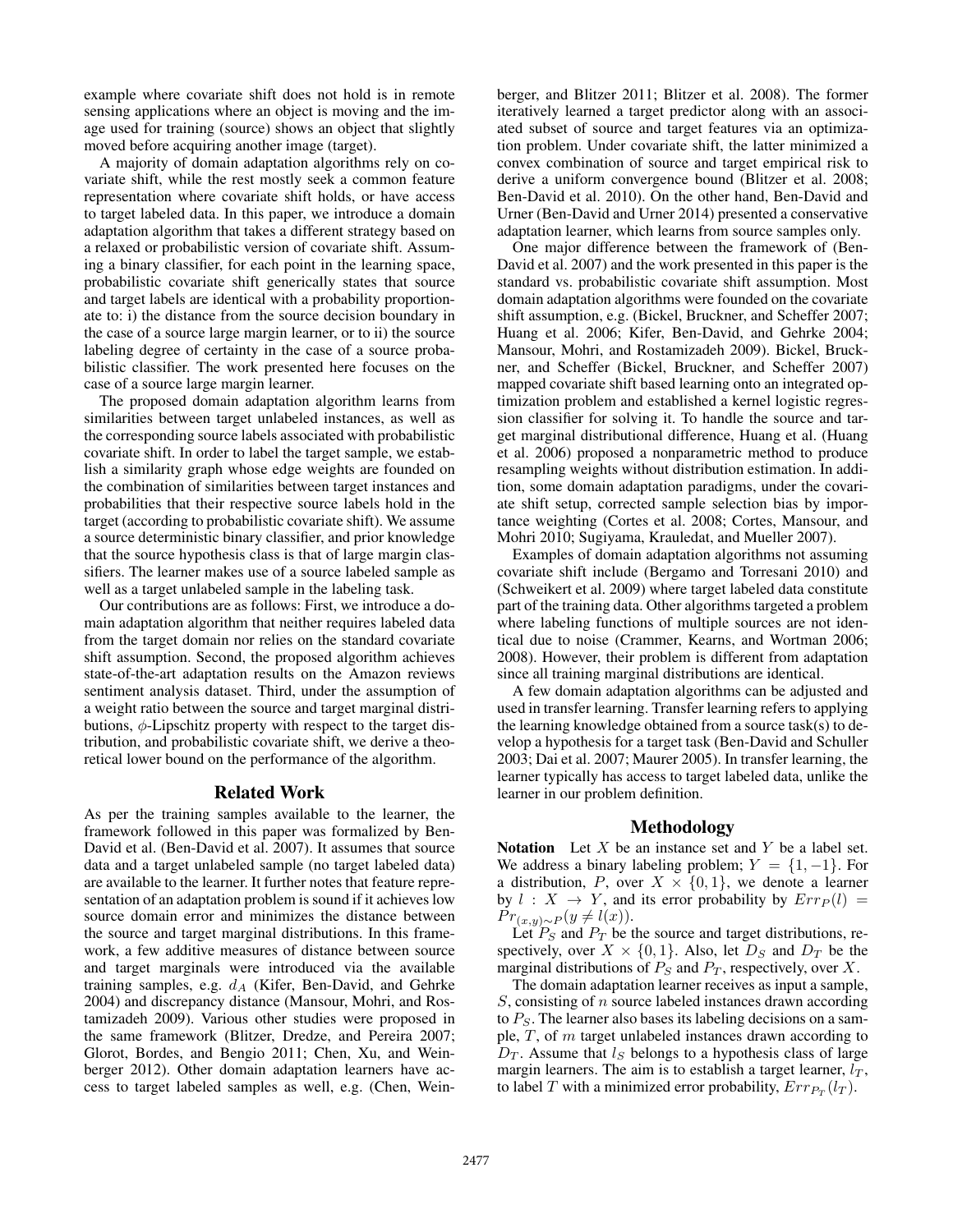#### Source Learning

As we are interested in source large margin classifiers here, we learn from the source domain using support vector machines (SVMs) with a soft margin. The dual form of soft margin SVMs (1), which is formulated into a quadratic programming problem, is solved using sequential minimal optimization (SMO) (Platt 1999).

$$
maximize \sum_{i=1}^{n} \alpha_i - \frac{1}{2} \sum_{i,j=1}^{n} y_i y_j \alpha_i \alpha_j x_i \cdot x_j \tag{1}
$$

*w.r.t.* 
$$
\alpha_i
$$
. subject to:  $0 \leq \alpha_i \leq C$ ,  $\sum_{i=1}^n \alpha_i y_i = 0$ 

Where  $\alpha_i$ , for  $i = 1, 2, ..., n$ , denote Lagrange multipliers, and  $\alpha_i = 0$  for all training instances except the support vectors. It is a linear SVM learner with  $C = 1$ . We denote the number of support vectors by  $n_{sv}$  and the bias term by  $b = \frac{1}{n_{sv}} \sum_{i=1}^{n_{sv}} (\sum_{j=1}^{n} \alpha_j y_j (x_j \cdot x_i) - y_i)$ . Hence, the output of the classifier for an instance  $x$  is computed as:

$$
sign[(\sum_{i=1}^{n} \alpha_i y_i(x_i \cdot x)) + b]
$$
 (2)

#### Assumptions Controlling Domain Adaptation

As far as the source domain is concerned, it is an ordinary supervised learning problem. However, the primary task is to make use of source labeled data along with target unlabeled data so that the target data can be accurately labeled. Our main goal here is to answer the question as to whether it is possible to successfully learn without target labeled data and with an assumption that can be more realistic than the standard covariate shift in many applications. We address domain adaptation problems satisfying the following:

Weight Ratio For the subsets of the domain  $\overline{X}$  where  $D_S(X) \neq 0$ , denote the weight ratio,  $C_R$ , of the target and source marginal distributions,  $D_T$  and  $D_S$ , as:

$$
C_R(D_T, D_S) = \inf_{D_S(x) \neq 0} \frac{D_T(x)}{D_S(x)}\tag{3}
$$

**Lipschitz Condition** A function  $f : R^d \rightarrow R$  is  $\phi$ -Lipschitz if (Shalev-Shwartz and Ben-David 2014):

 $\forall x_1, x_2 \in [0,1]^d: \quad |f(x_1) - f(x_2)| \leq \phi \cdot ||x_1 - x_2||$  (4)

In our case, the deterministic labeling function,  $f$ , is denoted by,  $f: \mathbb{R}^d \to \{0,1\}$ . The  $\phi$ -Lipschitz condition is assumed only when we derive the error bound. Moreover, it is not assumed to hold in the dataset used in the experiments.

Probabilistic Covariate Shift The assumption that covariate shift always holds,  $l_S(x) = l_T(x) \,\forall x \in X$ , may be reasonable in some domain adaptation tasks, yet it is not realistic in many others. Assuming a source large margin classifier, we introduce a generalized version of covariate shift where source and target labeling functions of  $x$  are identical with a probability proportionate to its distance from the source decision boundary. In other words, the farther an instance is from the boundary, the higher our confidence of its source and target labels being identical. A measure proportionate to distance from the boundary,  $|f_{sym}|$ , is computed as the absolute value of the SVM classifier's output shown in (2). We formalize the probabilistic covariate shift assumption by:  $\forall \psi > 0$  and x where  $f_{sym}(x) \neq 0$ :

$$
Pr_{x \sim D_T}(\exists x : l_S(x) \neq l_T(x) \land \frac{1}{|f_{sum}(x)|} \leq \psi) \leq \upsilon(\psi) \tag{5}
$$

The condition  $f_{sym}(x) \neq 0$  is added due to the fraction  $\frac{1}{|f_{sym}(x)|}$ , but instances, x, with  $f_{sym}(x) = 0$  are still the least likely to have identical source and target labels.  $v(\psi)$ is a monotonically increasing function of  $\psi$ . Probabilistic covariate shift generalizes the standard covariate shift since setting  $v(\psi) = 0$ , for all  $\psi$  results in the standard covariate shift. From the decision boundary perspective, probabilistic covariate shift states that the target boundary is "probably" close to the source boundary; as such, probability that the former is at a certain location, is inversely proportionate to the distance between the source boundary and such location.

#### Target Learning

We aim at labeling a target sample,  $T$ , based on probabilistic covariate shift (an instance's source label is not guaranteed to be identical to its target label) and with no target labeled data available for learning. The information at our disposal consists of two main aspects: i) the global assumption that the target boundary is more likely to be close, rather than far, to the source boundary, and ii) the local assumption that nearby target instances are likely to have the same label. Hence, we base our target labeling decisions on these two aspects. We establish a similarity graph where both global and local labeling information are expressed so that the target sample can be labeled accordingly. Similarity graphs originally derive pairwise similarity scores based on local neighborhoods between unlabeled nodes. Other versions of similarity graphs have been developed in order to handle labeled and unlabeled nodes in a transductive sense, e.g. (Blum and Chawla 2001). Here we address a learning problem where we have instances that are neither unlabeled nor labeled with certainty. Instead, each target instance label has an associated probability or degree of certainty, and we want to assign weights on edges between the graph nodes (target instances) reflecting both the global and local labeling aspects. We propose a KNN probabilistic mincut similarity graph (6) where the local aspect is commonly expressed (7) and the global aspect is reflected by the expression introduced in (8). Similar to the original unsupervised similarity graphs, a spectral ratiocut solution to the KNN probabilistic mincut optimization problem is subsequently presented.

KNN Probabilistic Mincut We construct a weighted similarity graph where each target instance is a vertex (node). Edges between vertices are weighted based on the following rules. There is no edge between two vertices if neither of them is a nearest neighbor of the other. Otherwise, a symmetric weighted KNN function is utilized for edge weighting. An edge between  $x_i$  and  $x_j$ ,  $w(x_i, x_j)$ , is assigned a weight based on two factors (6), symmetric KNN similarity between  $x_i$  and  $x_j$ , and the corresponding labeling probabilities,  $Pr_{x_i \sim D_T}(l_T(x_i) = 1)$  and  $Pr_{x_j \sim D_T}(l_T(x_j) = 1)$ , w.r.t. probabilistic covariate shift. Symmetric KNN similarity depends on the two ordered similarity pairs  $sim(x_i, x_j)$ and  $sim(x_j, x_i)$ .  $sim(x_i, x_j)$  is calculated by (7). Gaussian similarity is chosen as the similarity function  $w_{ij}$ .

$$
w(x_i, x_j) = label\_sim(x_i, x_j) \times [sim(x_i, x_j) + sim(x_j, x_i)]
$$
\n
$$
sim(x_i, x_j) = \begin{cases} \frac{w_{ij}}{\sum_{x_j \in knn(x_i)} w_{ij}} & x_j \in knn(x_i) \\ 0 & x_j \notin knn(x_i) \end{cases} \tag{7}
$$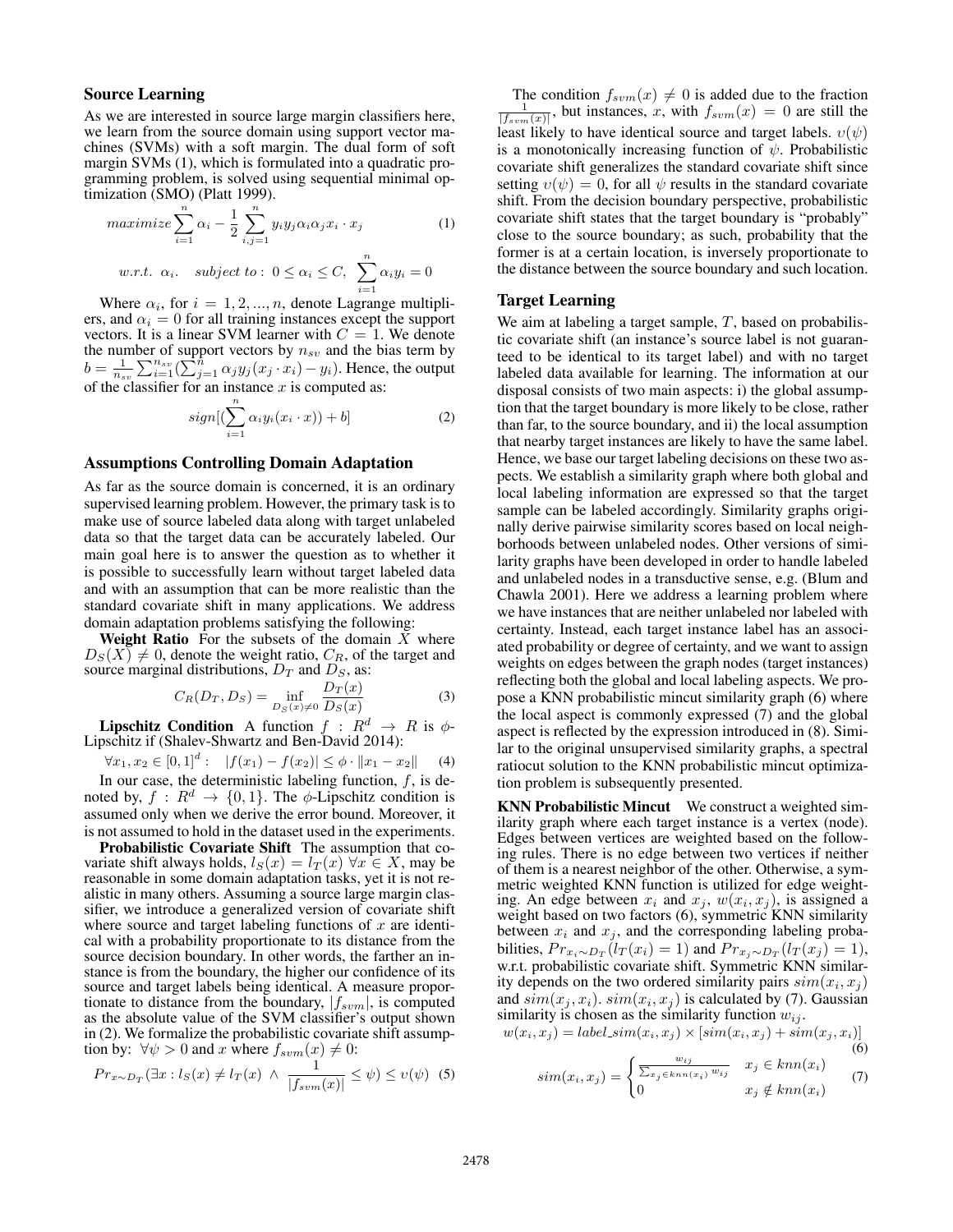On the other hand, the global labeling information is expressed via  $label\_sim(x_i, x_j)$ . For an instance, x, the target labeling probability is based on probabilistic covariate shift, since:  $Pr(l_T(x) = 1) = Pr(l_S(x) \neq l_T(x))$  if  $l_S(x) = 0$ , and  $Pr(l_T(x) = 1) = 1 - Pr(l_S(x) \neq l_T(x))$  if  $l_S(x) = 1$ .

Pairwise similarities of labeling probabilities,  $label\_sim(x_i, x_j)$ , are expressed as shown in (8).

 $label\_sim(x_i, x_j) = 1 + 4 \, C_S \times$  (8)

$$
(Pr_{x_i \sim D_T} (l_T(x_i) = 1) - \frac{1}{2}) (Pr_{x_j \sim D_T} (l_T(x_j) = 1) - \frac{1}{2})
$$

The constant  $C_S$  controls the weight given to source labeling probabilities; if  $C_S = 0$ , then  $label\_sim(x_i, x_j) = 1$  so that only the local neighborhood counts and the problem turns into a partitioning problem on a KNN similarity graph. We use  $C_S = 1$  in our experiments. The limits are as follows: If  $Pr(l_T(x_i) = 1) = Pr(l_T(x_i) = 1) = 1$  or  $Pr(l_T(x_i) = 1)$  $1) = Pr(l_T(x_j) = 1) = 0$ , then  $label\_sim(x_i, x_j) = 2$ . If  $Pr(l_T(x_i) = 1) = 1$  and  $Pr(l_T(x_j) = 1) = 0$ , or vice versa, then  $label\_sim(x_i, x_j) = 0$ . In case  $Pr(l_T(x_i) =$  $1) = Pr(l_T(x_i) = 1) = 0.5$ , or at least one of them is equal to 0.5, meaning there is no labeling information to derive, then  $label\_sim(x_i, x_j) = 1$ .

In order to assign labels to target instances via the similarity graph, the graph is cut into two partitions. A minimum cut is sought such that the summation of edge weights connecting the two partitions is minimized.

Probabilistic mincut graph aims at minimizing the total weight of edges connecting the two partitions, i.e. edges whose removal would disconnect the the two partitions,  $T^+$ and  $T^-$ . Equation (9) depicts the probabilistic mincut graph optimization problem.

$$
minimize_{T^+, T^-} \sum_{\forall x_i \in T^+, x_j \in T^-} w(x_i, x_j)
$$
 (9)

KNN Probabilistic (Spectral) Ratiocut As can be seen in (6-9), the KNN probabilistic mincut graph minimizes the cut by minimizing the sum of weights across the two partitions (groups). One major problem with the probabilistic mincut graph algorithm is that it may lead to degenerate cuts, i.e. target instances being split into two very unbalanced groups;  $T^+$  and  $T^-$  can be unbalanced in terms of size. The intuition behind this problem is similar to the one in Blum and Chawla (Blum and Chawla 2001). This deficiency can be overcome by minimizing the average, rather than sum, of weights across the two groups. Dividing the KNN Probabilistic Mincut optimization objective function in (9) by  $|T^+|$   $|T^-|$  leads to the ratiocut objective function (different only by a constant) (Hagen and Kahng 1992). In its original unsupervised form, the ratiocut problem is NPhard but it can be efficiently solved using spectral grouping techniques. We follow an equivalent path here. Let  $W$  be the adjacency matrix consisting of  $w(x_i, x_j)$ , and Dg be the degree matrix where  $Dg_{ii} = \sum_{j=1}^{n} w(x_i, x_j)$ . A spectral formulation of  $\frac{\sum w(x_i, x_j)}{|T^+| |T^-|}$  is shown in (10) (Luxburg 2007).

The matrix  $L$  is the unnormalized Laplacian.

$$
minimize_F F^T L F, \text{ for } L = Dg - W, f \in \{T^+, T^-\}
$$
  
subject to:  $F \perp 1, ||F|| = \sqrt{n}$  (10)

## Performance Lower Bound

We derive a lower bound on the target domain performance of our algorithm, which we refer to as ProbCS. In this section, we construct a 1-NN probabilistic mincut graph. Vertices of the graph represent a target unlabeled sample, T. Its adjacency matrix is calculated by (6). We assume a weight ratio,  $C_R$ , between the marginals,  $D_T$  and  $D_S$ . Probabilistic covariate shift controls the relationship between the deterministic binary labeling functions  $l_S$  and  $l_T$  by (5). Also,  $l_T$ satisfies the  $\phi$ -Lipschitz property.

Theorem 1 The average distance between a target instance and the source SVM boundary is proportionate to the ProbCS lower bound, whereas the average distance between target instances is inversely proportionate to the same bound.

Proof The probability that ProbCS makes a correct labeling decision on a target instance,  $Corr_{P_T}(\text{ProbCS})$ , is equal to the probability that  $x, x \in T$ , is ultimately assigned a label,  $l_{\text{ProbCS}}(x)$ , that is equal to its correct label  $l_T(x)$ :

$$
E_{T \sim D_T^m} [Corr_{P_T}(\text{ProbCS})] = Pr_{y=l_T(x), \hat{y}=l_{\text{ProbCS}}(x)}(y=\hat{y})
$$
  

$$
E_{T \sim D_T^m} [Err_{P_T}(\text{ProbCS})] = Pr(y \neq \hat{y})
$$
 (11)

Refer to probabilistic covariate shift as PCS. For  $x, x \in$ T,  $l_T(SVM)$  denotes the most likely label of x based on SVM and PCS only, before taking target local neighborhoods into consideration. We use  $l_T(SVM)$  only in theory so that we can separately analyze the errors resulting from the 1-NN probabilistic mincut graph and those resulting from PCS and the source SVM classifier.

**Theorem 2** Assume that  $l_T(SVM)$  is the ground truth for a target 1-NN classifier (we will get back to this assumption later). The total cut of the 1-NN probabilistic mincut graph is equal to the number of leave-one-out (LOO) cross-validation classification errors of a binary 1-NN classifier acting on the same data and same domain.

Proof LOO cross-validation error of a binary 1-NN classifier learning from a dataset of size  $m$  is equal to the number of instances, z, where  $l(z) \neq l(NN(z))$ . On the other hand, recall that the total cut of the 1-NN probabilistic mincut graph is defined as the sum of weights of edges connecting the two partitions,  $T^+$ ,  $T^-$ . Let  $sim(x_i, x_j) = 1$ if  $x_j$  is the nearest neighbor of  $x_i$ , and  $sim(x_i, x_j) = 0$ otherwise. Thus, the total cost of a minimum cut is equal to  $\sum w(x_i$ P  $\sum_{i=1}^{m} w(x_i, x_j)$  across the cut, which in turn is equal to  $\sum_{i=1}^{m} \sum_{j=1}^{m} sim(x_i, x_j)$ , where  $x_i \in T^+$  and  $x_j \in T^-$ , or vice versa. The latter summation is exactly equal to the LOO cross-validation error of 1-NN. Equivalence can be proven

for larger values of k, but we use  $k = 1$  for simplicity. Based on Theorem 2, and on the fact that LOO crossvalidation error is an almost unbiased estimate of generalization error of KNN (Luntz and Brailovsky 1969; Elisseeff and Pontil 2002),  $E_{T \sim D_T^m}[Err_{P_T}(1NN\text{-Prob-Mincut})]$  can be estimated by  $E_{T \sim D_T^m}[Err_{P_T}(1NN)]$ . Back to (11), denote by A the event that  $l_T(SVM[x]) = l_T(x)$ , and by B the event that 1-NN leads to a correct classification. Therefore:

$$
Pr(A) \equiv Pr(l_T(SVM)[x] = l_T(x))
$$

$$
Pr(B|A) \equiv 1 - E_{T \sim D_T^m}[Err_{P_T}(1NN)]
$$

 $Pr(y = \hat{y}) = Pr(A, B) = Pr(A) \times Pr(B|A)$  (12) The rest of this section will be dedicated to the calculation of  $Pr(A)$  and  $Pr(B|A)$ . We begin by analyzing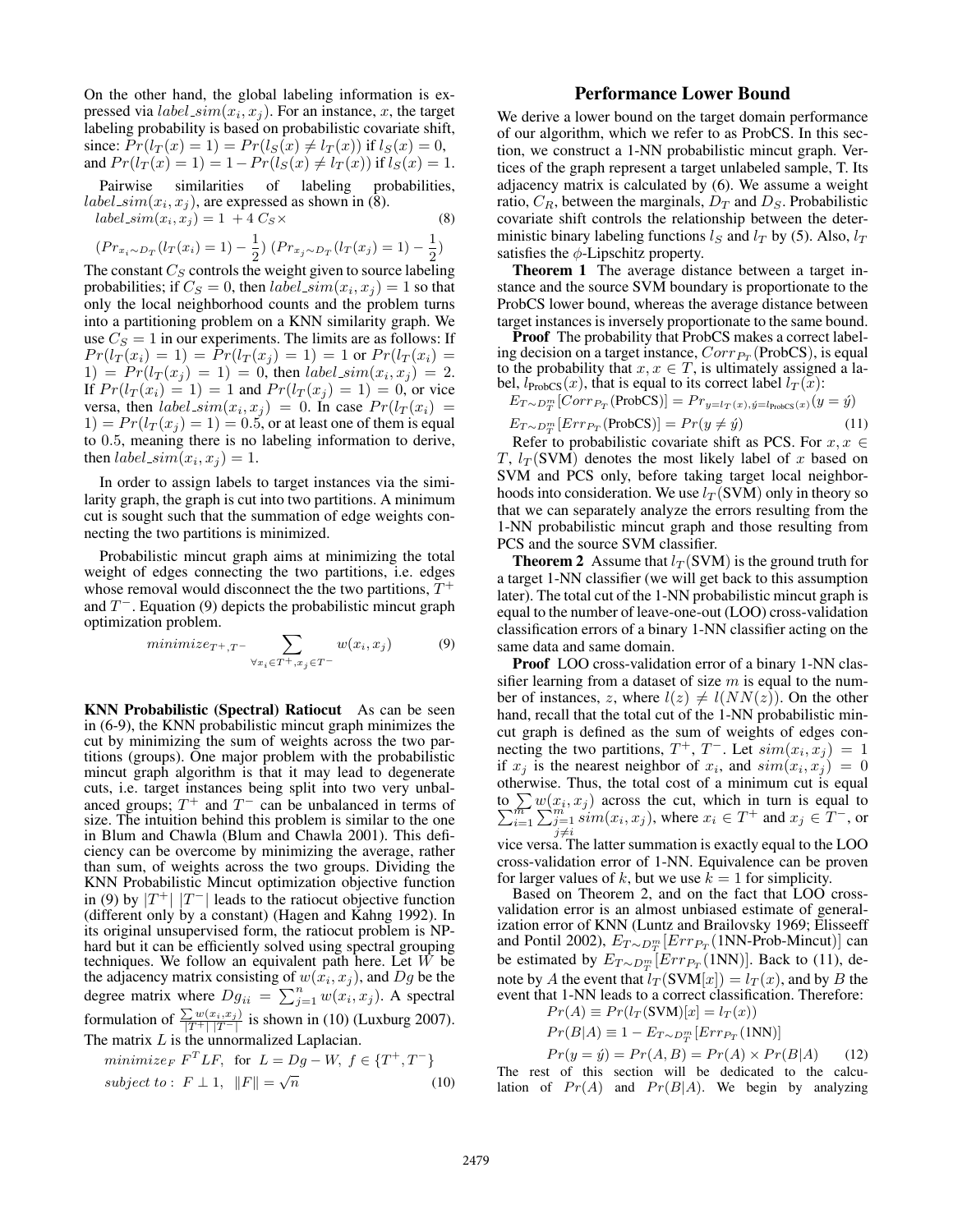$E_{T \sim D_T^m}[Err_{T}(\text{1NN})]$ . This is the expected error of a 1-NN classifier on one domain (the target), assuming that it learns from a correctly labeled sample of size m. Denote  $Pr(l_T(x)=1)$  by  $pl_T(x)$ .  $Pr(l_T(x) \neq l_T(1NN)[x]) =$ 

$$
pl_T(x)(1 - pl_T(1)N)[x]) + pl_T(1)N[x](1 - pl_T(x))
$$

 $\leq 2pl_T(x)(1 - pl_T(x)) + |pl_T(1NN)[x] - pl_T(x)|$  (13) Where the inequality is the outcome of standard algebraic manipulations, same as those in the proof of Theorem 7 in Ben-David and Urner (Ben-David and Urner 2014).

 $E_{T \sim D_T^m}[Err_{P_T}(\text{1NN})] = E[Pr(l_T(x) \neq l_T(\text{1NN})[x])]$ 

$$
\leq E[2pl_T(x)(1-pl_T(x))+|pl_T(1{\rm NN})[x]-pl_T(x)|]
$$

Due to  $l_T$  being deterministic, the first term is always 0. Assuming  $X = [0, 1]^d$  and using  $\phi$ -Lipschitz (4) leads to:

 $E_{T \sim D_T^m} [Err_{P_T}(1NN)] \leq \phi E_{T \sim D_T^m} [\|NN(x) - x\|]$  (14) Equation (14) determines the expected error of a target 1-NN learner, which, as stated by Theorem 2, is equivalent to the expected error of a target 1-NN probabilistic mincut graph. The intuition that the average distance between an instance x and its NN,  $E[\|NN(x)-x\|]$  is proportionate to the 1-NN expected error, is supported by the bound.

Back to (12), we move on to  $Pr(A)$ . Denote by U the event: PCS doesn't change  $l_S(SVM)[x]$ , and by V the complementary event: PCS changes  $l_S(SVM)[x]$ .

 $E_{T \sim D_T^m}(l_T(\text{SVM})[x] = l_T(x)) =$ 

$$
E[((l_T(x)=l_S(SVM)[x]), U) \vee ((l_T(x) \neq l_S(SVM)[x]), V)]
$$
  
\n
$$
\geq E_{T \sim D_T^m}((l_T(x) = l_S(SVM)[x]), U)
$$
 (15)

Using the PCS formalization (5) and Markov's inequality:

$$
E(V) \le v(\psi) + \frac{\psi}{E(|f_{\text{sym}}(x)|)}, \ E(U) \ge 1 - E(V) \tag{16}
$$

We assume that  $E_{x \sim D_S}(l_T(x) = l_S(SVM)[x]) = 0.5$ , and assume that the events  $l_T(x) = l_S(SVM)[x]$  and U are independent. The latter assumption is rigid (leading to a less tight bound), because the intuition behind assuming PCS (related to  $U$ ) should be based on some prior knowledge (leading to expected correlation between  $l_T(x)$  and  $l_S(SVM)[x]$ . Based on these two assumptions, and from (3) and (16):

$$
E(l_T(SVM)[x] = l_T(x)) =
$$
  
\n
$$
\ge E_{x \sim D_T}(l_T(x) = l_S(SVM)[x]) \times E(U)
$$
  
\n
$$
\ge C_R \times E_{x \sim D_S}(l_T(x) = l_S(SVM)[x]) \times E(U)
$$
  
\n
$$
\ge 0.5 C_R \times (1 - \upsilon(\psi) - \frac{\psi}{E(|f_{\text{sym}}(x)|)})
$$
\n(17)

From (12), (14) and (17) into (11):

$$
E_{T \sim D_T^m}[Corr_{P_T}(\text{ProbCS})] \ge (1 - \upsilon(\psi) - \frac{\psi}{E(|f_{\text{sym}}(x)|)})
$$

 $\times 0.5 C_R \times (1 - \phi E_{T \sim D_T^m} [\|NN(x) - x\|])$  (18) Hence, the farther the expected distance from a target instance to the source SVM boundary,  $E(|f_{sym}(x)|)$ , the higher (better) the ProbCS lower bound. Also, the smaller the average distance between a target instance  $x$  and its nearest neighbor,  $E(||NN(x)-x||)$ , the higher the ProbCS lower bound. This concludes the proof of Theorem 1.

#### Experiments

To evaluate the performance of the proposed algorithm, we run our experiments on the Amazon reviews dataset (Blitzer, Dredze, and Pereira 2007). This is a sentiment analysis dataset that has often been used for evaluation in domain

adaptation. The Amazon reviews dataset originally contains more than 340,000 reviews from 22 different domains, where each domain represents a product type. The dataset as a whole is very heterogeneous and extremely unbalanced. This is the reason why its most common use is in the form constructed by Blitzer, Dredze, and Pereira (Blitzer, Dredze, and Pereira 2007), which consists of 4 different domains: i) books, ii) DVDs, iii) electronics, and iv) kitchen appliances. Each review originally has a rating (0-5 stars), but again we apply the convention, e.g. (Glorot, Bordes, and Bengio 2011; Chen, Xu, and Weinberger 2012), of turning these ratings into binary labels by assigning a positive (negative) label to reviews with rating  $> 3 \leq 3$ . The updated form of Amazon reviews is more balanced as per the number of positive and negative reviews. Two more common things we follow in order to provide consistent comparisons with previous algorithms are: i) a pre-processing step where features are reweighted with standard tf-idf (Salton and Buckley 1988), ii) we select the 5,000 most frequent features (vocabulary terms of unigrams and bigrams). Information about the Amazon reviews dataset is displayed in Table 1.

Table 1: Statistics of the Amazon reviews sentiment analysis dataset.

| Domain             | # Labeled rev. | # Unlabeled rev. | $\%$ +ve |
|--------------------|----------------|------------------|----------|
| <b>Books</b>       | 2000           | 4465             | 50%      |
| <b>DVDs</b>        | 2000           | 5945             | 50%      |
| <b>Electronics</b> | 2000           | 5681             | 50%      |
| Kitchen appl.      | 2000           | 3586             | 50%      |

Similar to Glorot, Bordes, and Bengio (Glorot, Bordes, and Bengio 2011; Chen, Xu, and Weinberger 2012), our metric is a measure of the discrepancy error, i.e. the error due to the difference between the source and target domains. Let the transfer error,  $e(S,T)$ , be the test error obtained by a learner trained on  $S$  and tested on  $T$ , and let the in-domain error,  $e(T, T)$ , be the test error obtained by a learner trained on a target sample  $T_1$  and tested on another target sample  $T_2$ . Also, denote by  $e_b(T, T)$ , the in-domain error of the baseline linear SVM. The metric used to compare domain adaptation algorithms is referred to as the transfer loss,  $e(S,T) - e_b(T,T)$ . The lower the algebraic transfer loss value, the better the adapted classifier performance compared to the one-domain baseline classifier.

We have 12 adaptation tasks, moving from one domain (source) to another (target), e.g.  $B \rightarrow D$ . Our domains are  $B$  (books),  $D$  (DVDs),  $E$  (Electronics) and  $K$  (Kitchen appliances). The strategy we pursue in order to implement ProbCS on the Amazon reviews dataset is as follows:

- 1. We train a linear SVM on S, the labeled 2000 instances (reviews) of a source domain.
- 2. Regarding probabilistic covariate shift formulated in (5), we define  $v(\psi)$  as shown in (19):

$$
v(\psi) = \begin{cases} 0.5 & f_{sym} \le |1| \\ 0 & f_{sym} > |1| \end{cases}
$$
 (19)

The above results from our assumption that some Amazon reviews can be invariably indicated as positive (or negative) in several domains. Thus, we make the assumption that target reviews not within the source SVM margin can be safely classified by the source SVM, and set  $v(\psi) = 0$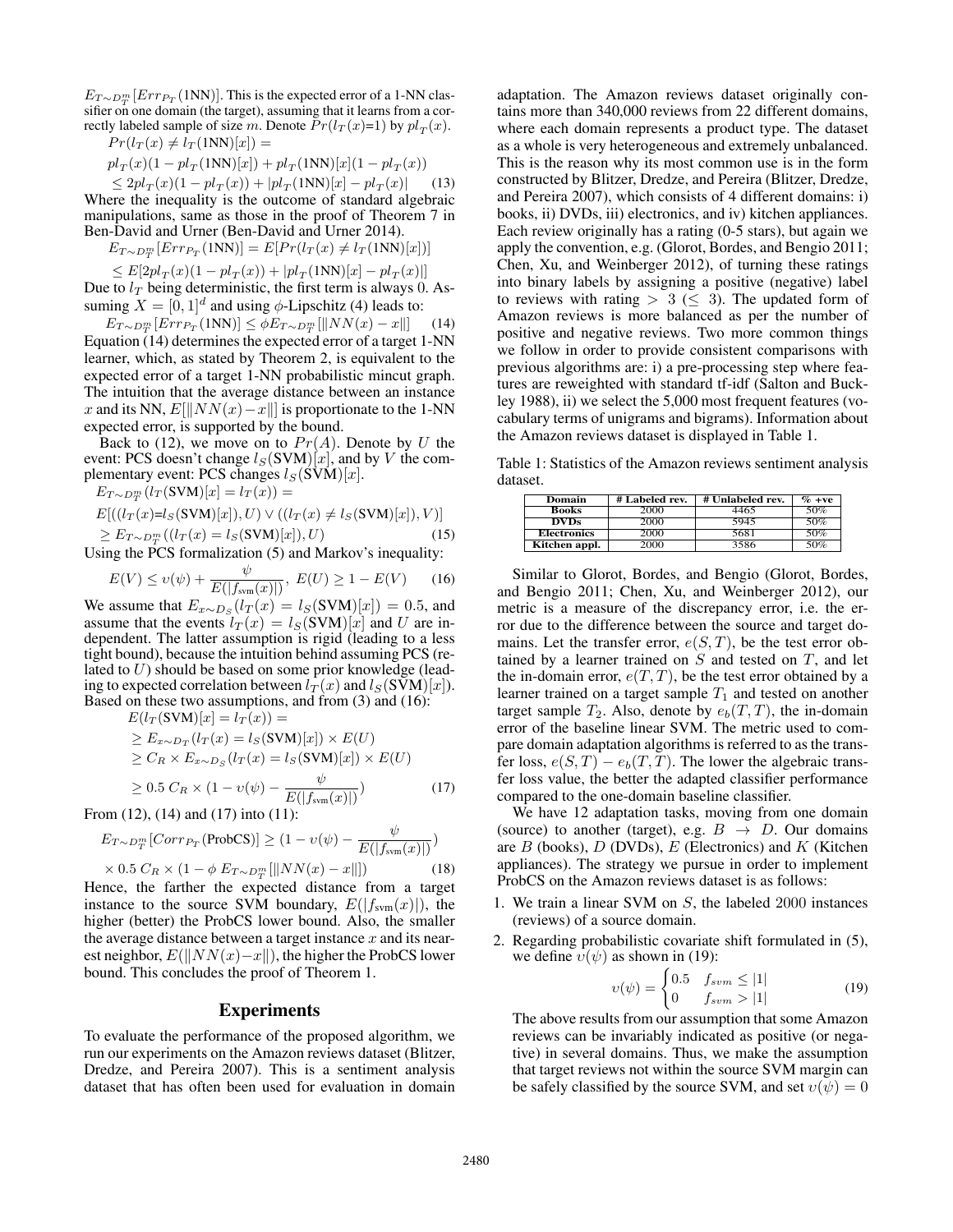in this part of the target domain. For target reviews within the source SVM margin, we do not make further assumptions as per their target labels and we set  $v(\psi) = 0.5$ . We experimented other values,  $f_{sym} \leq |2|, |0.5|$ , etc, and results support the intuition as  $f_{sym} \leq |1|$  performs best. Results are notably worse when standard covariate shift is assumed to hold within the source SVM margin.

- 3. From (19): For each instance  $x_i$  in T, set the corresponding  $v(\psi)$  according to  $f_{sym}(x_i)$ . Note that for  $x_i$  not within the SVM margin,  $v(\psi) = 0$ , thus  $Pr(l_S(x_i) \neq$  $l_T(x_i)$  = 0 and they retain their source labels. This is later utilized in deciding which group is positive,  $T^+$ , and which is negative,  $T^{-}$ . The group containing instances  $x_i, x_i \in \overline{T}, f_{sym}(x_i) > +1$  is  $T^+$ , and the one containing instances  $x_i, x_i \in T$ ,  $f_{sym}(x_i) < -1$  is  $T^-$ .
- 4. We construct the KNN similarity graph whose vertices represent instances of  $T$ , and the adjacency matrix is calculated by (6). Afterwards, a spectral solution to the probabilistic ratiocut optimization problem is computed by (10). As a result,  $\hat{T}^+$  and  $T^-$  are obtained. Instances of  $T^+$  (T<sup>-</sup>) are assigned the label +1 (-1).

In Figure 1, linear SVM is a domain adaptation learner, trained on source data assuming standard covariate shift;  $v(\psi) = 0$ , for all  $\psi$ . In the 12 domain adaptation tasks, we calculated number of source test instances within the source linear SVM margin, just to compare it with number of target test instances within the same margin. The latter was always bigger, which supports the probabilistic covariate shift intuition that the labeling functions are different. Assume, for example, no target test instances lay in the margin, this would have suggested that the source classifier is good enough for target data and hardly needs adaptation.

Results of linear SVM vs. ProbCS, which are in favour of ProbCS, as shown in Figure 1, support the intuition behind assuming probabilistic covariate shift, rather than standard covariate shift, on the Amazon reviews dataset. On the other hand, an experiment was performed based on spectral ratiocut with an ordinary KNN weighting function, not taking source labeling probabilities into consideration. The intuition behind this experiment is to check whether the local neighborhood assumption is enough to group target instances. Results of this experiment are far worse than all the adaptation algorithms. As a result (and also due to space), we did not add this experiment to Figure 1. The last two experiments suggest that, for Amazon reviews, probabilistic covariate shift, not its standard correspondent, and the utilized values of  $v(\psi)$  are plausible assumptions. Another experiment was performed based on the same values of  $v(\psi)$  by running transductive SVM (Joachims 1999b) using (Joachims 1999a). In addition to being slow, performance was considerably worse than ProbCS in the 12 tasks, supporting the intuition that the local neighborhood assumption is useful for adaptation learning from Amazon reviews.

Besides linear SVM, the other 4 algorithms we compare our results to represent state-of-the-art adaptation results on the Amazon reviews dataset. First, structural correspondence learning (SCL) (Blitzer, McDonald, and Pereira 2006) utilizes unlabeled data from both domains to find cor-



Figure 1: Comparison of 6 domain adaptation algorithms based on the transfer loss. In 9 out of the 12 adaptation tasks, ProbCS achieves the best performance (lowest transfer loss).

respondences among their features. Second, CODA (Chen, Weinberger, and Blitzer 2011) is briefly described in the Related Work section. Finally, SDA (Glorot, Bordes, and Bengio 2011) and mSDA (Chen, Xu, and Weinberger 2012) are two adaptation algorithms based on learning robust feature representations by stacked denoising autoencoders (SDAs). mSDA (Chen, Xu, and Weinberger 2012) marginalizes noise and is more efficient than SDA in terms of computational cost and scalability. For CODA, SDA and mSDA, we used the implementation provided by the authors. For SCL, we report the results reported in (Chen, Xu, and Weinberger 2012) because the settings are identical. Parameter values are determined by 10-fold cross-validation ( $K = 7$  for ProbCS).

Transfer loss values, for the 12 domain adaptation tasks and 6 domain adaptation algorithms, are reported in Figure 1. ProbCS achieves the lowest transfer loss in 9 tasks and joint lowest with mSDA in  $K \to D$ . A negative transfer loss value indicates an improvement achieved by the corresponding domain adaptation algorithm (notwithstanding the domain discrepancy) over a baseline linear SVM trained and tested on the same domain  $(e(S,T) < e<sub>b</sub>(T,T))$ .

## **Conclusion**

We present a domain adaptation algorithm that learns without any target labeled data, assuming probabilistic covariate shift, where the assumption that the labeling functions of the source and target domains are identical holds with a certain probability. Probabilistic covariate shift assumes that the target decision boundary may not be the same as the source boundary but is probably not too far. In other words, the probability that the target boundary is at a certain distance from the source one, is inversely proportionate to the distance. Target learning is performed on the basis of a similarity graph representing probabilistic covariate shift-based source labels and similarities between target unlabeled instances. Results on a benchmark sentiment analysis dataset indicate state-of-the-art adaptation results. A lower bound on the performance of the proposed algorithm is also presented. One direction for future research is in generative models where modeling can be based on prior knowledge along with probabilistic covariate shift.